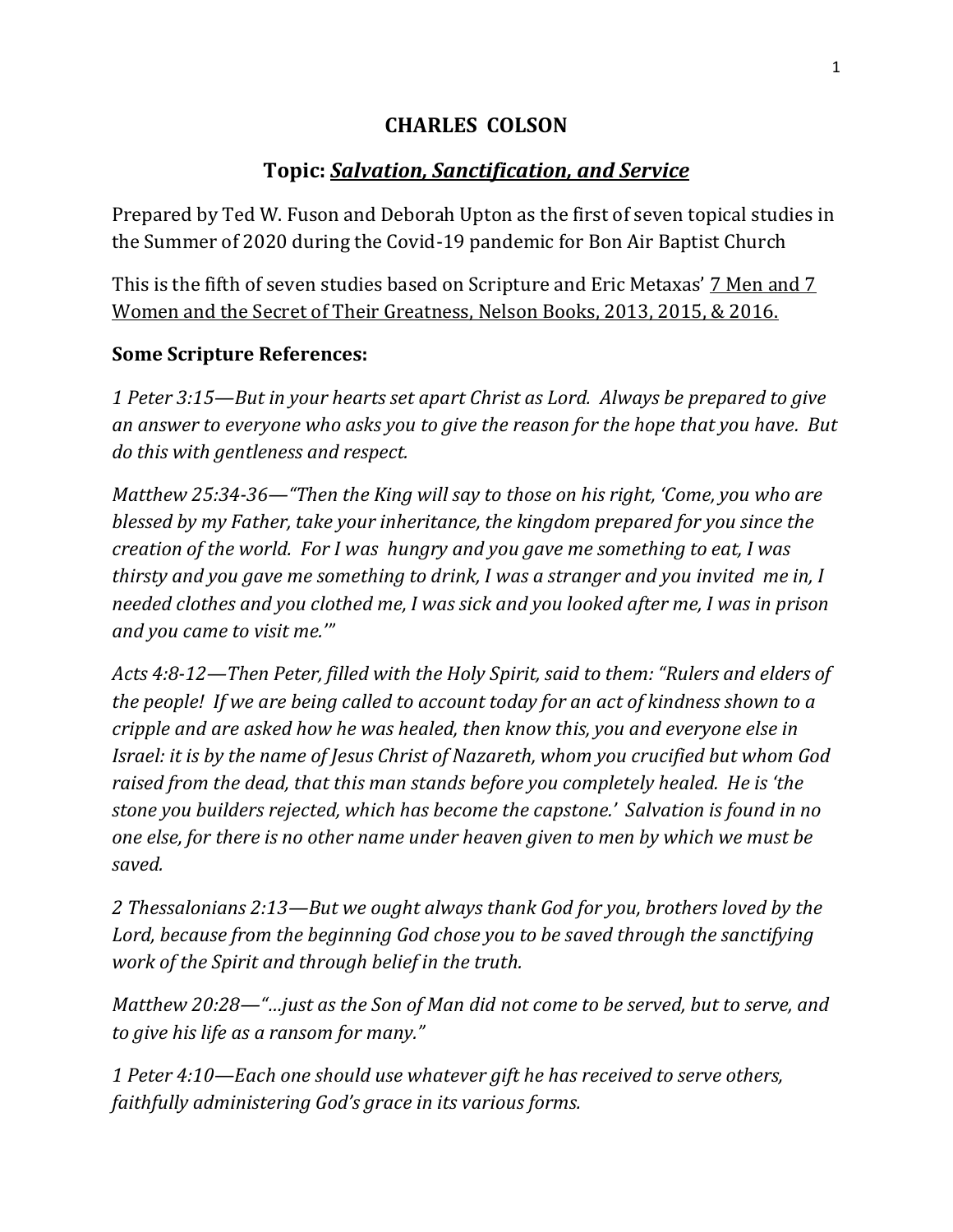*Romans 8:28—And we know that in all things God works for the good of those who love him, who have been called according to his purpose.*

## **The topic is Salvation, Sanctification, and Service.**

Charles Colson was a top performer whether in the Marines, serving the President, or founding Prison Fellowship Ministries. However, he failed in his first marriage and in ethics regarding political power. He knew that God existed (page 187), even prayed to Him. But he was not saved until August 1973 (pages 190-194). Doug Coe and several Christian men (page 194) began to guide him to grow as a new Christian. The Holy Spirit used these men in the process of sanctification. His salvation led to growing as a saint, cleansed by the blood of Jesus Christ and being changed by the power of Christ in Him, the "hope of glory" (Colossians 1:27). He then told the truth, took the penalty for his crime, and continued being sanctified in prison as he served there. Upon being released from prison, he started Prison Fellowship Ministries.

His sanctification, being a process, led him to service, which is a process, as a result of his salvation which is a process. Got it? Following Jesus is a process of daily denying oneself, taking up one's cross, and following Jesus. Charles Colson's life is a great example of that process being filled full of the grace of God. This lesson #5 is about Colson and about us.

When were your born again? Saved? Given new life? Was it an event? Did it happen over a period of time when finally you knew you had received the power of God in your life to live for him? Sanctification begins when and as we acknowledge we belong to the Jesus Family because we have been born again, born anew. A significant part of sanctification is service. Another part is reading and studying the Bible. It means developing a Christian view of the world. We should be constantly learning more and more about God, a Christian lifestyle, and how to serve others in Jesus' name.

To serve in Jesus' name is to serve as identified with Jesus. It is not just his name, but who He is within us. You know, don't you, that you are a temple of the Holy Spirit, Christ in you? You, we, are the church. We are being saved to grow in Christ, to serve by denying ourselves, and taking up our cross daily to follow Him.

Following are some discussion topics: